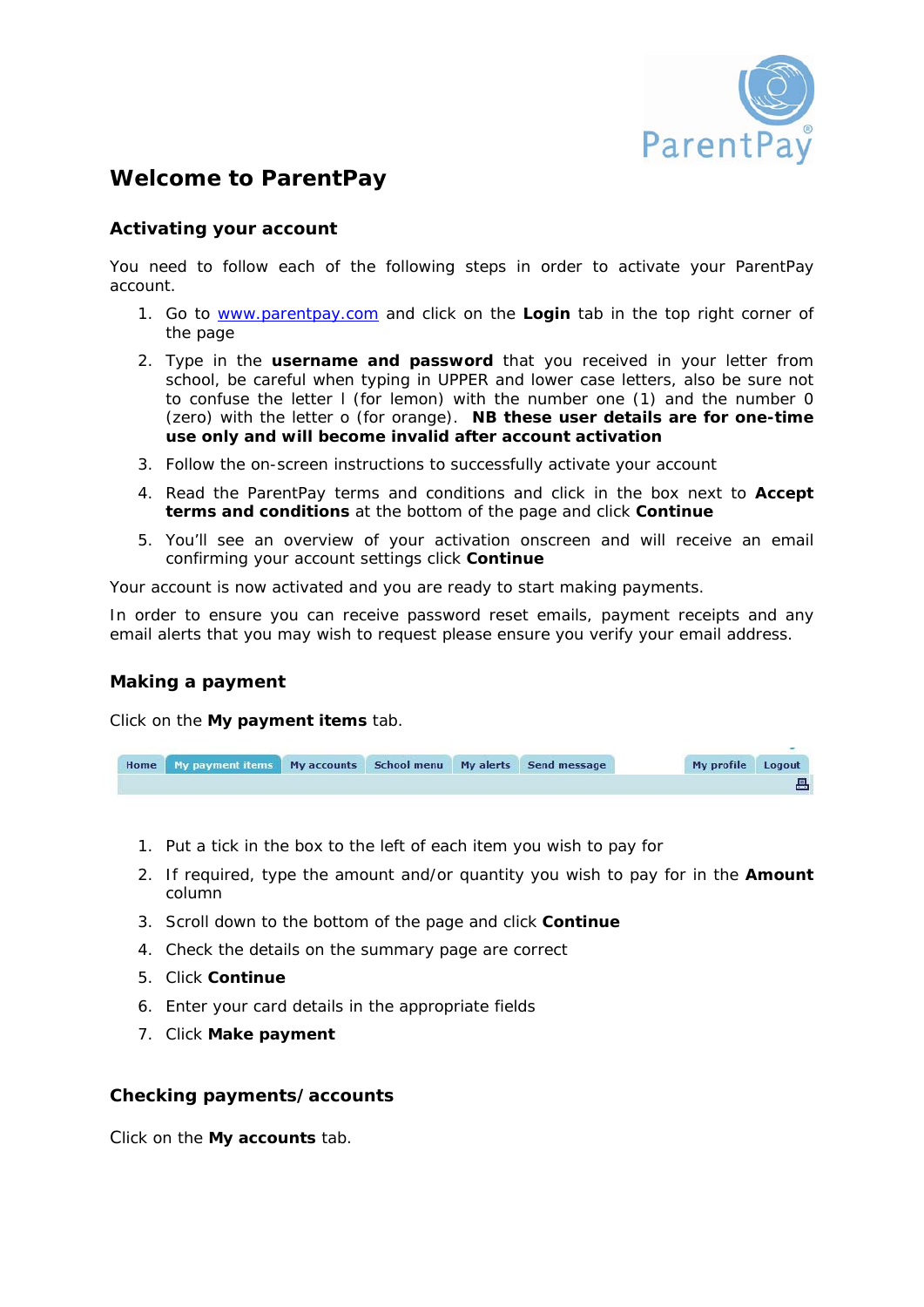

- 1. Select the dates between which you wish to view your past payments
- 2. Click **Search**
- 3. You can sort the table by clicking on the title of a column

If your school is using ParentPay Dinner Money you may also check payments by account. Click **My accounts** then click on the **Account Statements** tab.

|          | Home My payment items   My accounts   School menu   My alerts   Send message |  |  | My profile Logout |  |
|----------|------------------------------------------------------------------------------|--|--|-------------------|--|
| Payments | <b>Account statements Merge my logins</b>                                    |  |  |                   |  |

Select the service that you would like a statement for using the drop down menu, choose the month that you would like to view and click **Search**.

If your school is using our data capture module in conjunction with a cashless catering till system in school, you will be able to view what your child has purchased and click through to view associated nutritional information.

# **Viewing your school's menu**

Click on the **School menu** tab.

| <b>Home</b> |                             |  | My payment items My accounts School menu My alerts Send message | My profile Logout |  |
|-------------|-----------------------------|--|-----------------------------------------------------------------|-------------------|--|
|             | Menu choices   Weekly menus |  |                                                                 |                   |  |

Select the week you wish to view menus for and click **Show menu**.

If you would also like to view the nutritional value of the food offered, select the week you wish to view and click **Show analysis**.

If your school is using ParentPay Dinner Money you may also view your child's meal choices. Click on **School menu**, click on **Menu choices**.

|  |                           |  | Home My payment items My accounts School menu My alerts Send message | My profile Logout |  |
|--|---------------------------|--|----------------------------------------------------------------------|-------------------|--|
|  | Menu choices Weekly menus |  |                                                                      |                   |  |

Select the date you wish to view and click **Search**.

# **Merging Accounts**

If you have more than one child at the same school you will have received a separate username and password for each child. You can merge all the accounts together so that you will only have to use one username and password to make payments for all your children.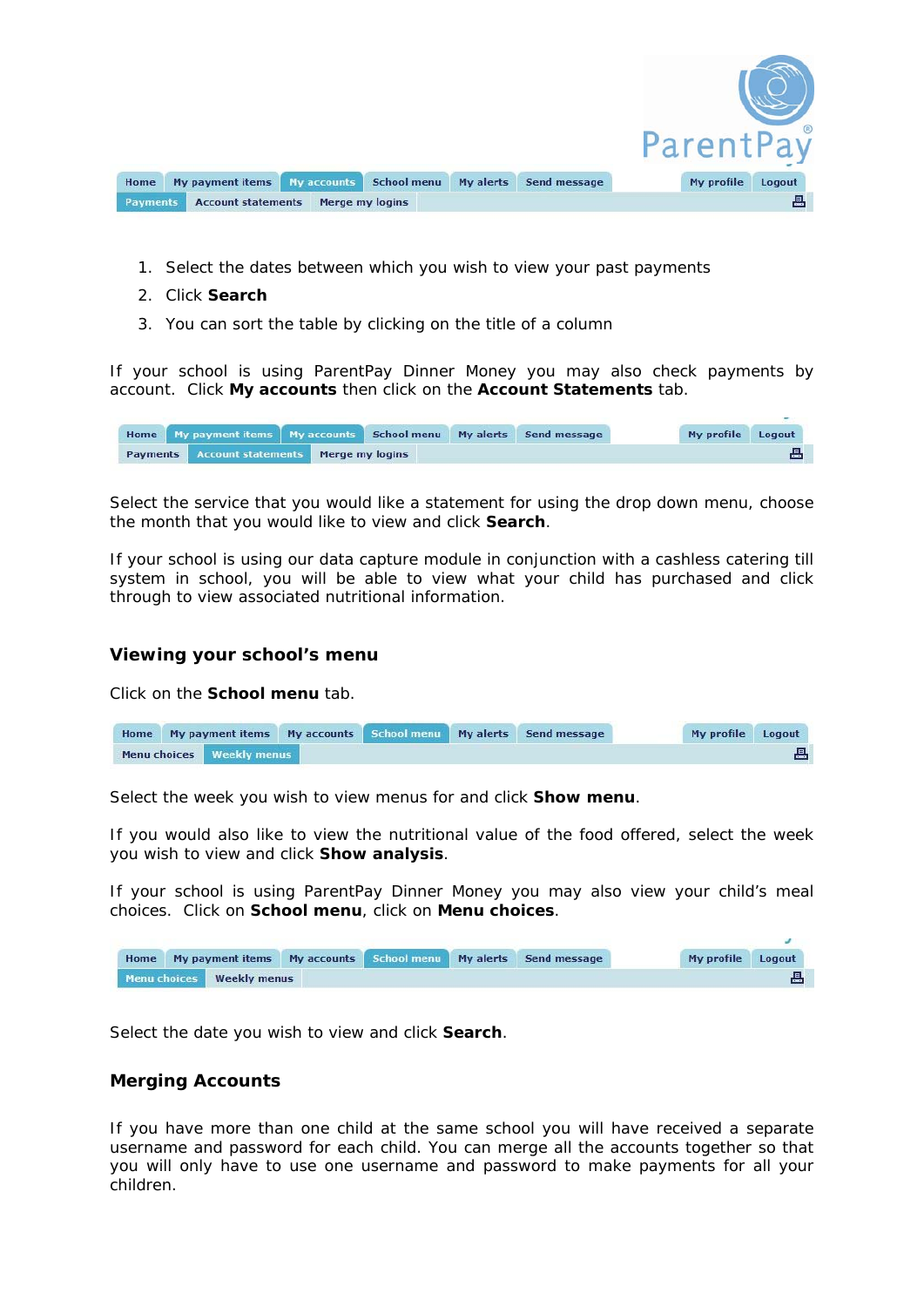

Login to your ParentPay account using the username and password for your first child (these login details will become the login details for both/all children merged to your account) and click on the **Merge my logins** tab.

|         | Home My payment items My accounts School menu My alerts Send message |  |  |  | My profile Logout |  |
|---------|----------------------------------------------------------------------|--|--|--|-------------------|--|
| Profile | Phones and emails Child contact details Merge my logins              |  |  |  |                   |  |

- 1. Type in the **username and password** for the child that you wish to merge with this account and click **Search**
- 2. Your child's details will appear on screen, click on **Merge pupils to my account**

If you have more than two children at the school you need to carry out the above steps for each child.

# **My alerts**

ParentPay is constantly endeavouring to help schools reduce costs and administration burdens, whilst enhancing the quality and frequency of communication with parents. Parents can now receive automated text message alerts for dinner money and other items.

If you are already a user of ParentPay you may have used MY ALERTS and received emails to alert you when your child's catering balance was low, or when a new item was available for payment, now you can set up automated alerts by email or SMS Text for balance warnings, new payment items, confirmation of payments received by school (including PayPoint) and even when school has sent you an important email!

In order to receive text updates regarding your school ParentPay account you first need to pre-purchase a text balance. Each text you opt to receive will cost 6p.

We recommend that you keep a minimum balance of 50p to enable any urgent messages to be processed. Minimum Text credits purchased must be £2.40.

# **GET STARTED NOW!**

# **Add credit to your ParentPay Text Balance**

- **Login to your ParentPay account** in the normal way
- Click on the **My payment items** tab and make your payment in the normal way with other payments due to the school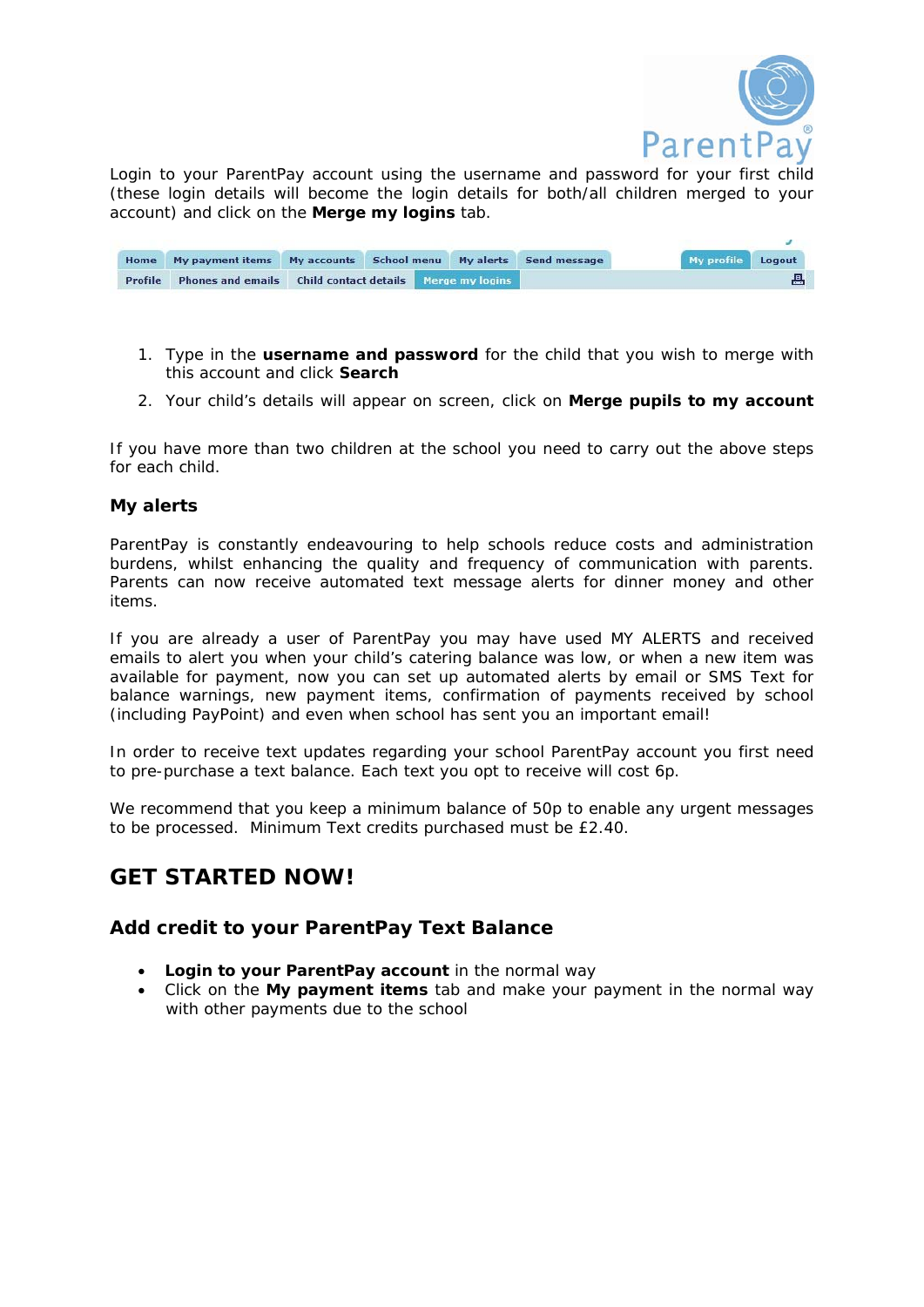|            |                                                                                                                          |                                         |                      |                |   |       | ParentPay |
|------------|--------------------------------------------------------------------------------------------------------------------------|-----------------------------------------|----------------------|----------------|---|-------|-----------|
|            |                                                                                                                          |                                         |                      |                |   |       |           |
| 同          | <b>Painting apron</b><br>Plastic painting aprons with the child's name<br>written in multicoloured letters on the front. | Forest<br>Glades<br>Community<br>School | Christopher<br>Clark | $\overline{1}$ |   | £5.00 |           |
|            | Take a look at one:<br>www.parentpaydc.co.uk/Docs/apron.jpg                                                              |                                         |                      |                |   |       |           |
| $\sqrt{2}$ | <b>ParentPay Text Balance</b><br>Top-up your text balance to receive<br>automated SMS text alerts from ParentPay.        | ParentPay<br>Limited                    | Susan<br>Clark       |                | V | £0.00 |           |
|            | Text credits cost 6p each, minimum top-up<br>£2,40,<br><b>SMS Terms and Conditions</b>                                   |                                         |                      |                |   |       |           |
|            | <b>Back</b><br>Cancel                                                                                                    |                                         |                      |                |   |       | Continue  |

You'll need to:

- **Tick the box** to the left of the **ParentPay Text Balance** payment item
- **Tick the Consent Box** and the enter the amount you wish to be credited to your Text Account
- Click **Continue** to be taken to the payment page and complete your payment as usual

# **Register your mobile phone/s and email/s**

Click on the **My profile** tab and you will see a secondary row of tabs appear Click on the **Profile tab** on the second row of tabs Here you can edit all your personal details, change your username and password etc.

|                          |                           |                                         |                                      | ralelltray |                 |                      |   |
|--------------------------|---------------------------|-----------------------------------------|--------------------------------------|------------|-----------------|----------------------|---|
|                          | My payment items<br>Home  |                                         | My accounts School menu<br>My alerts |            | Send message    | My profile<br>Logout |   |
|                          | <b>Profile</b>            | Phones and emails Child contact details |                                      |            | Merge my logins |                      | 昌 |
| > My profile > Profile   |                           |                                         |                                      |            |                 |                      |   |
| <b>Name and address</b>  |                           |                                         |                                      |            |                 |                      |   |
| Name:                    | Susan Clark               |                                         |                                      |            |                 |                      |   |
| Address:                 | South Greenham<br>FB8 5TT | 558 Tumble Downs Road                   | Edit                                 |            |                 |                      |   |
| <b>Login credentials</b> |                           |                                         |                                      |            |                 |                      |   |
| Username:                | bettparent1               |                                         |                                      |            |                 |                      |   |
| Password:                | OK                        |                                         |                                      |            |                 |                      |   |
| Secret question:         | Not supplied              |                                         |                                      |            |                 |                      |   |
| Secret answer:           | Not supplied              |                                         | Edit                                 |            |                 |                      |   |
| <b>Other details</b>     |                           |                                         |                                      |            |                 |                      |   |
| Date of birth:           | Not supplied              |                                         | Edit                                 |            |                 |                      |   |
|                          |                           |                                         |                                      |            |                 |                      |   |

# Click on the **Phones and emails** tab

This screen will display details of your registered/verified phone numbers and email addresses. You can manage your preferences via this screen.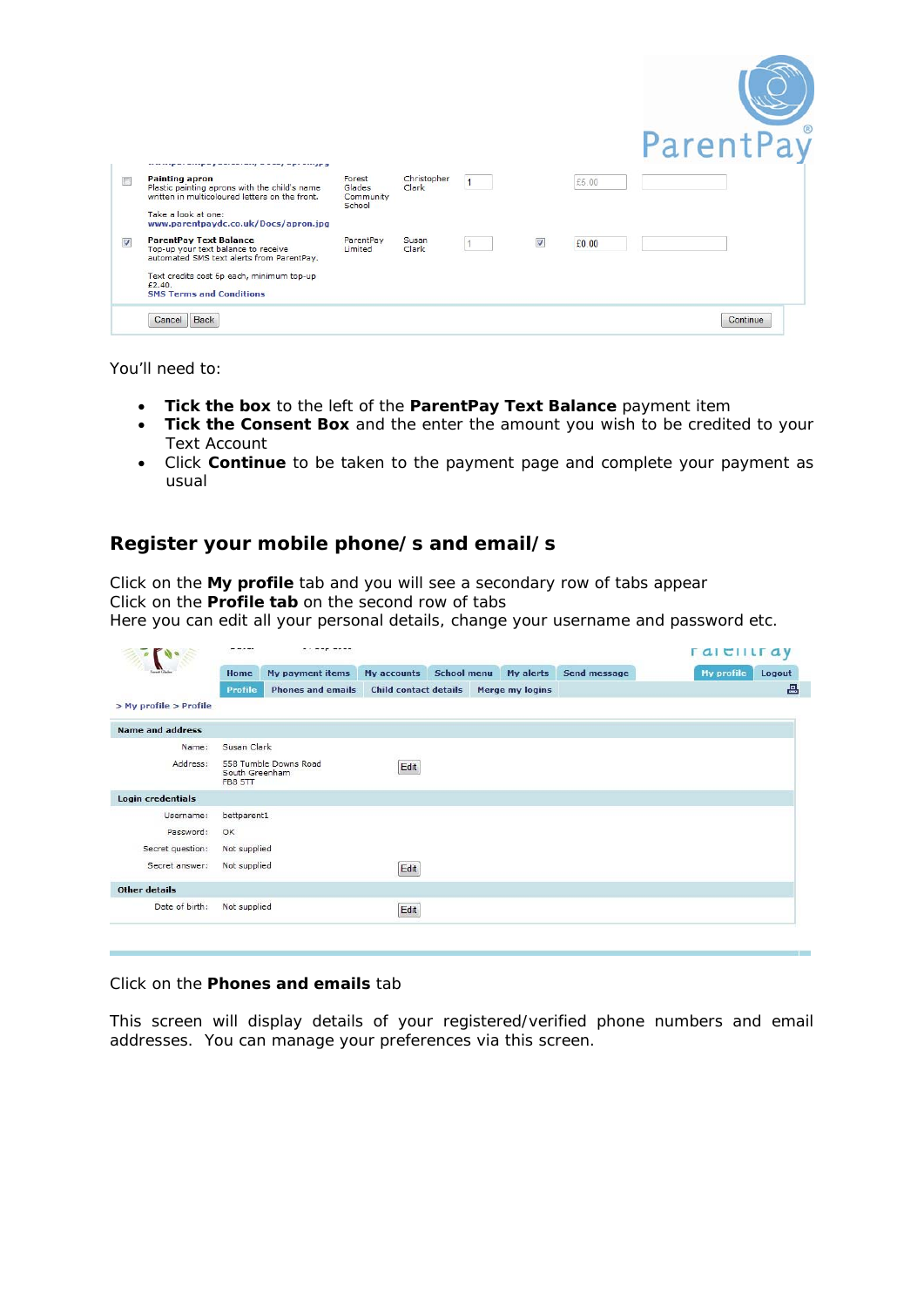|                                  |                             |                                                                                                                               |                              |                                                           |                                          |                | ParentPay                                                             |
|----------------------------------|-----------------------------|-------------------------------------------------------------------------------------------------------------------------------|------------------------------|-----------------------------------------------------------|------------------------------------------|----------------|-----------------------------------------------------------------------|
|                                  | Home                        | <b>My payment items</b>                                                                                                       | My accounts                  | <b>School menu</b>                                        | My alerts                                | Send message   | <b>My profile</b><br>Logout                                           |
|                                  | Profile                     | <b>Phones and emails</b>                                                                                                      | <b>Child contact details</b> |                                                           | Merge my logins                          |                |                                                                       |
| > My profile > Phones and emails |                             |                                                                                                                               |                              |                                                           |                                          |                |                                                                       |
| <b>Phone number</b>              |                             |                                                                                                                               |                              |                                                           |                                          |                |                                                                       |
| Phone:                           | Not supplied                |                                                                                                                               |                              | Edit                                                      |                                          |                |                                                                       |
|                                  |                             |                                                                                                                               |                              |                                                           |                                          |                |                                                                       |
| <b>Mobile numbers</b>            |                             |                                                                                                                               |                              |                                                           |                                          |                |                                                                       |
|                                  |                             | These are the mobile numbers in your account.                                                                                 |                              |                                                           |                                          |                |                                                                       |
| Main mobile phone:               | Not supplied ?              |                                                                                                                               |                              |                                                           |                                          | <b>Actions</b> |                                                                       |
| Additional mobile<br>numbers:    |                             | No additional mobile numbers stored                                                                                           |                              |                                                           | Add or edit mobile numbers               |                |                                                                       |
|                                  | Alerts.                     | Only your main mobile number is used for your automated text alerts using My                                                  |                              | registration PIN                                          | Click here if you have received a mobile |                |                                                                       |
|                                  |                             | All mobile numbers are visible to the school manager. They may send you texts                                                 |                              | View a statement of your ParentPay text<br><b>halance</b> |                                          |                |                                                                       |
|                                  |                             | using the ParentPay Communication Centre™. These texts are NOT charged to<br>your account - they are paid for by the school.  |                              |                                                           |                                          |                |                                                                       |
| <b>Email addresses</b>           |                             |                                                                                                                               |                              |                                                           |                                          |                |                                                                       |
|                                  |                             | These are the email addresses in your account                                                                                 |                              |                                                           |                                          |                |                                                                       |
| Main email address:              |                             | $(Verified)$ ?                                                                                                                |                              |                                                           |                                          | <b>Actions</b> |                                                                       |
| Additional email<br>addresses:   | No additional emails stored |                                                                                                                               |                              |                                                           |                                          |                | Add or edit email addresses                                           |
|                                  |                             | All email addresses are visible to the school manager. They may send you<br>emails using the ParentPay Communication Centre™. |                              |                                                           |                                          |                | Click here to change My alerts to use all<br>verified email addresses |
|                                  |                             |                                                                                                                               |                              |                                                           |                                          |                |                                                                       |

Make sure all your contact details are up-to-date at all times by using this screen to add and edit email addresses and mobile phone numbers. When adding or editing telephone numbers, these should be entered in full, starting with 0 (Zero) and including any dialling code but without any spaces.

You can add and change your mobile numbers, and select which is your main mobile number to be used for SMS Text Messages.

#### **Remember to click SAVE after you make any changes.**

When registering a new mobile number you will receive a four digit verification PIN number via SMS from ParentPay. Once you have received the PIN you need to login to your ParentPay account and go to the **Phones and emails** tab via the **My Profile** tab of your account and click on the link to enter your PIN and register your phone.

| <b>Execut Citade</b>                    | Home                                                                | My payment items                                                                                            | My accounts                                                 | School menu | My alerts       | Send message | <b>Ply profile</b><br>Logout |  |  |  |
|-----------------------------------------|---------------------------------------------------------------------|-------------------------------------------------------------------------------------------------------------|-------------------------------------------------------------|-------------|-----------------|--------------|------------------------------|--|--|--|
|                                         | Profile                                                             | Phones and emails                                                                                           | Child contact details                                       |             | Merge my logins |              | 昌                            |  |  |  |
| > My profile > Profile > Add new mobile |                                                                     |                                                                                                             |                                                             |             |                 |              |                              |  |  |  |
| <b>Enter mobile registration PIN</b>    |                                                                     |                                                                                                             |                                                             |             |                 |              |                              |  |  |  |
| Registration PIN:                       | 1234                                                                |                                                                                                             |                                                             |             |                 |              |                              |  |  |  |
| Cancel                                  | Register                                                            |                                                                                                             |                                                             |             |                 |              |                              |  |  |  |
|                                         | Enter the Mobile Registration PIN from the text and click Register. |                                                                                                             |                                                             |             |                 |              |                              |  |  |  |
|                                         |                                                                     |                                                                                                             |                                                             |             |                 |              |                              |  |  |  |
|                                         |                                                                     | PIN only valid for 7 days. If expired, return to list of numbers and request a new Mobile Registration PIN. |                                                             |             |                 |              |                              |  |  |  |
|                                         |                                                                     |                                                                                                             | Click Cancel to return to your profile without registering. |             |                 |              |                              |  |  |  |

You should receive your Registration PIN via text message within a couple of minutes.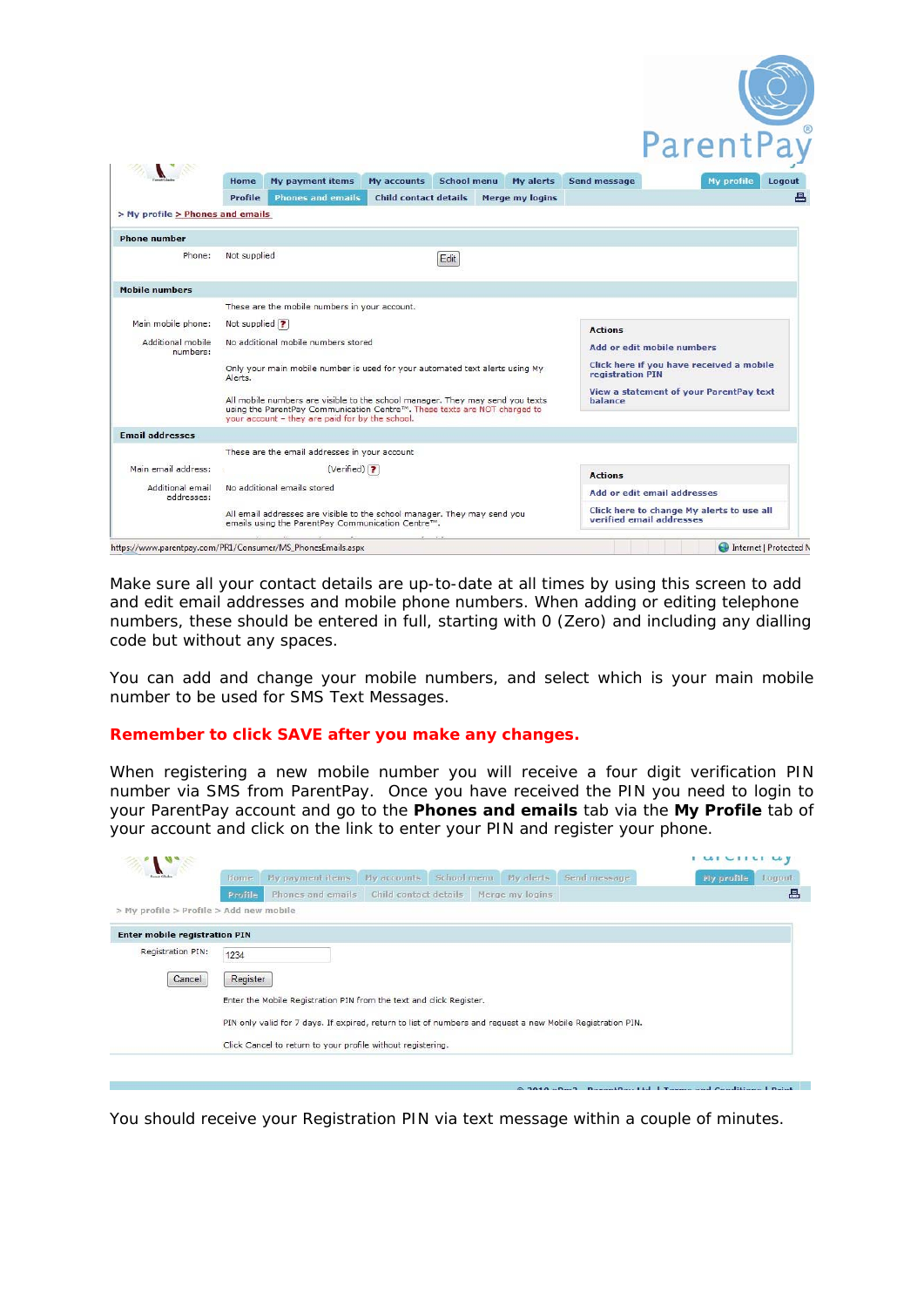

# **Would you like your school to be able to contact your child directly?**

This will enable teachers to remind pupils about assignments and course work deadlines, special events in school or resources needed for lessons, etc.

Click on the **Child contact details** tab in the second row of tabs

| $\blacksquare$                                             | Home             | My payment items                                                                     | My accounts                  | <b>School menu</b> | <b>My alerts</b> | Send message | <b>My profile</b> | Logout |
|------------------------------------------------------------|------------------|--------------------------------------------------------------------------------------|------------------------------|--------------------|------------------|--------------|-------------------|--------|
|                                                            | Profile          | <b>Phones and emails</b>                                                             | <b>Child contact details</b> |                    | Merge my logins  |              |                   | 昌      |
| > My profile > Child contact details > Edit child contacts |                  |                                                                                      |                              |                    |                  |              |                   |        |
|                                                            |                  | Please note child contact details may be used by the school to send emails or texts. |                              |                    |                  |              |                   |        |
| <b>Edit email address for Megan Clark</b>                  |                  |                                                                                      |                              |                    |                  |              |                   |        |
| Current email<br>address:                                  | (Unverified)     |                                                                                      |                              |                    |                  |              |                   |        |
|                                                            |                  | Enter email or replace existing email below                                          |                              |                    |                  |              |                   |        |
| New email address:                                         |                  |                                                                                      |                              |                    |                  |              |                   |        |
| Re-type email                                              |                  |                                                                                      |                              |                    |                  |              |                   |        |
| address:                                                   |                  |                                                                                      |                              |                    |                  |              |                   |        |
| Save changes to<br>email:                                  | Save             |                                                                                      |                              |                    |                  |              |                   |        |
| <b>Edit mobile number for Megan Clark</b>                  |                  |                                                                                      |                              |                    |                  |              |                   |        |
| Current mobile<br>number:                                  | (Not registered) |                                                                                      |                              |                    |                  |              |                   |        |
|                                                            |                  | Enter mobile number or replace existing number below                                 |                              |                    |                  |              |                   |        |
| New mobile number:                                         |                  | Save                                                                                 |                              |                    |                  |              |                   |        |
| <b>Enter Mobile Registration PIN for Megan Clark</b>       |                  |                                                                                      |                              |                    |                  |              |                   |        |
|                                                            |                  | If you have received a Mobile Registration PIN for the above number, enter PIN below |                              |                    |                  |              |                   |        |
| Registration PIN:                                          |                  |                                                                                      |                              | <b>Degister</b>    |                  |              |                   |        |

Here you can edit and manage your child's mobile and email addresses that the school can use.

# **PLEASE NOTE THAT OTHER FAMILY MEMBERS WHO HAVE BEEN GIVEN LINKED PAYMENT ACCOUNTS TO THE SAME CHILD WILL BE ABLE TO SEE ANY EMAIL OR MOBILE NUMBERS RECORDED HERE.**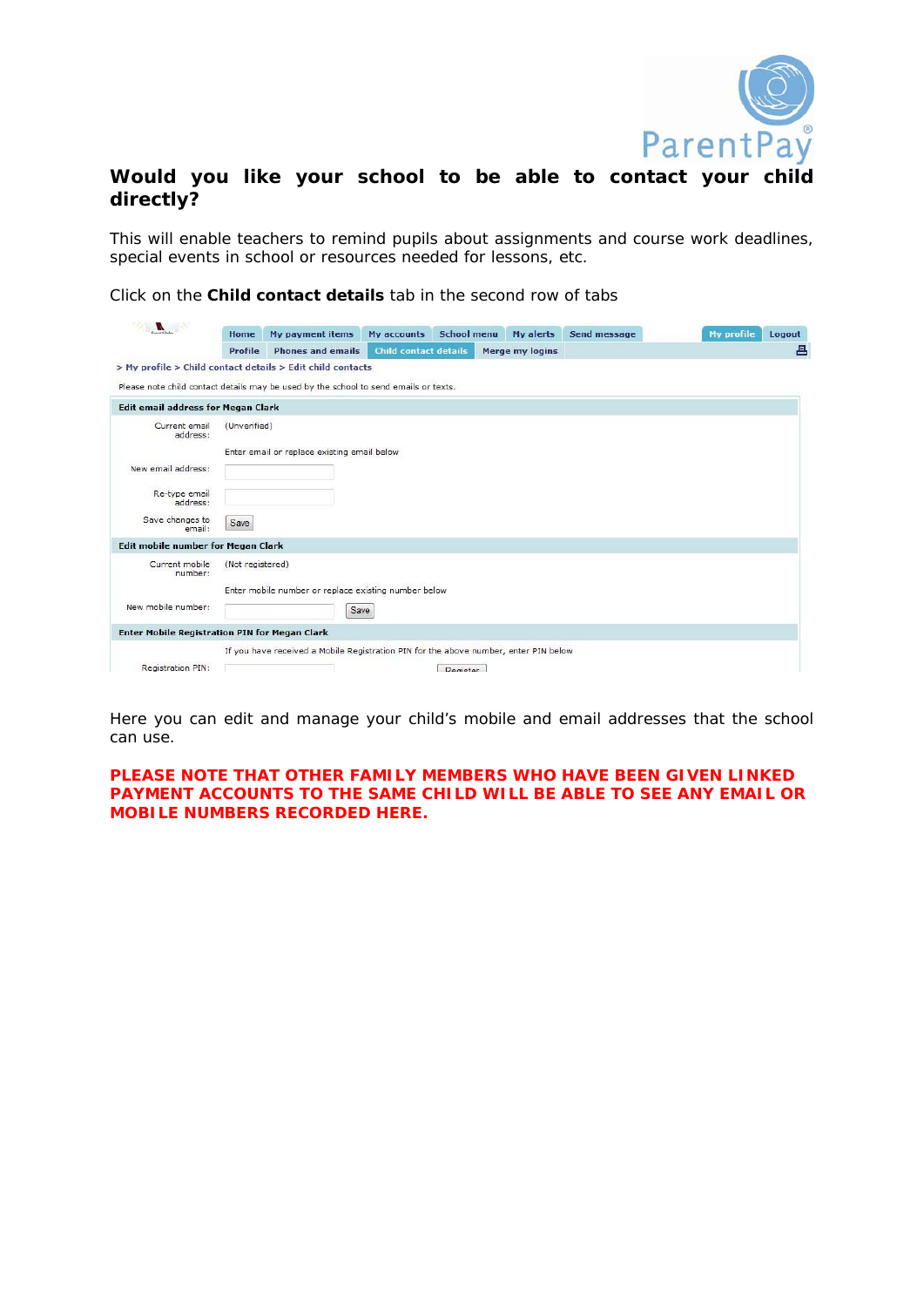

# **Manage your My alerts preferences**

# Click on the **My alerts tab**

|                                                       | You can set 4 types of alert: |                  |                      | . Balance alerts - sent no more than once every 3 days, when your child's account balance reaches the level set by you.<br>. New item alerts - sent no more than once a day, when the school creates a new payment item for your children.<br>. Payment alerts - sent when your school receives a cheque, cash or PayPoint payment for your child. |
|-------------------------------------------------------|-------------------------------|------------------|----------------------|----------------------------------------------------------------------------------------------------------------------------------------------------------------------------------------------------------------------------------------------------------------------------------------------------------------------------------------------------|
|                                                       | Centre™.                      |                  |                      | . Message alerts - sent as a text, to inform you when your school sends you an email through the ParentPay Communication                                                                                                                                                                                                                           |
| <b>Balance alerts</b>                                 |                               |                  |                      |                                                                                                                                                                                                                                                                                                                                                    |
| <b>Service</b>                                        | Child                         | <b>Threshold</b> | <b>Email alert</b>   | <b>Text alert</b>                                                                                                                                                                                                                                                                                                                                  |
| Forest Glades Community<br><b>School Dinner Money</b> | Chloe Clark                   | £5.00            | 同                    | V                                                                                                                                                                                                                                                                                                                                                  |
| Forest Glades Community<br><b>School Dinner Money</b> | Christopher Clark             | £5.00            | П                    | V                                                                                                                                                                                                                                                                                                                                                  |
| <b>Forest Glades Community</b><br>School Dinner Money | Megan Clark                   | £5.00            | F.                   | $\overline{\mathbf{v}}$                                                                                                                                                                                                                                                                                                                            |
| <b>New item alerts</b>                                |                               |                  |                      |                                                                                                                                                                                                                                                                                                                                                    |
|                                                       | Child                         |                  | <b>Email alert</b>   | <b>Text alert</b>                                                                                                                                                                                                                                                                                                                                  |
|                                                       | Chloe Clark                   |                  | $\blacktriangledown$ | n                                                                                                                                                                                                                                                                                                                                                  |
|                                                       | Christopher Clark             |                  | $\triangledown$      | F                                                                                                                                                                                                                                                                                                                                                  |
|                                                       | Megan Clark                   |                  | V                    | n                                                                                                                                                                                                                                                                                                                                                  |
| Payment alerts - Cheques and cash                     |                               |                  |                      |                                                                                                                                                                                                                                                                                                                                                    |
|                                                       | Child                         |                  | <b>Email alert</b>   | <b>Text alert</b>                                                                                                                                                                                                                                                                                                                                  |
|                                                       | Chloe Clark                   |                  | 同                    | V                                                                                                                                                                                                                                                                                                                                                  |
|                                                       | Christopher Clark             |                  | $\Box$               | $\overline{\mathbf{v}}$                                                                                                                                                                                                                                                                                                                            |
|                                                       | Megan Clark                   |                  | Г                    | V                                                                                                                                                                                                                                                                                                                                                  |
| <b>Payment alerts - PayPoint</b>                      |                               |                  |                      |                                                                                                                                                                                                                                                                                                                                                    |
|                                                       | Child                         |                  | <b>Email alert</b>   | <b>Text alert</b>                                                                                                                                                                                                                                                                                                                                  |

# **NB: your child's school has the ability to switch off alerts if they believe it necessary to do so, we advise schools to notify parents if they do this.**

# **View number of messages received and balance**

Click on the **My accounts tab** and select **Account statement** on the second row of tabs Go to **CHOOSE SERVICE drop down box select PARENTPAY TEXT BALANCE** and the date option.

Click **Search**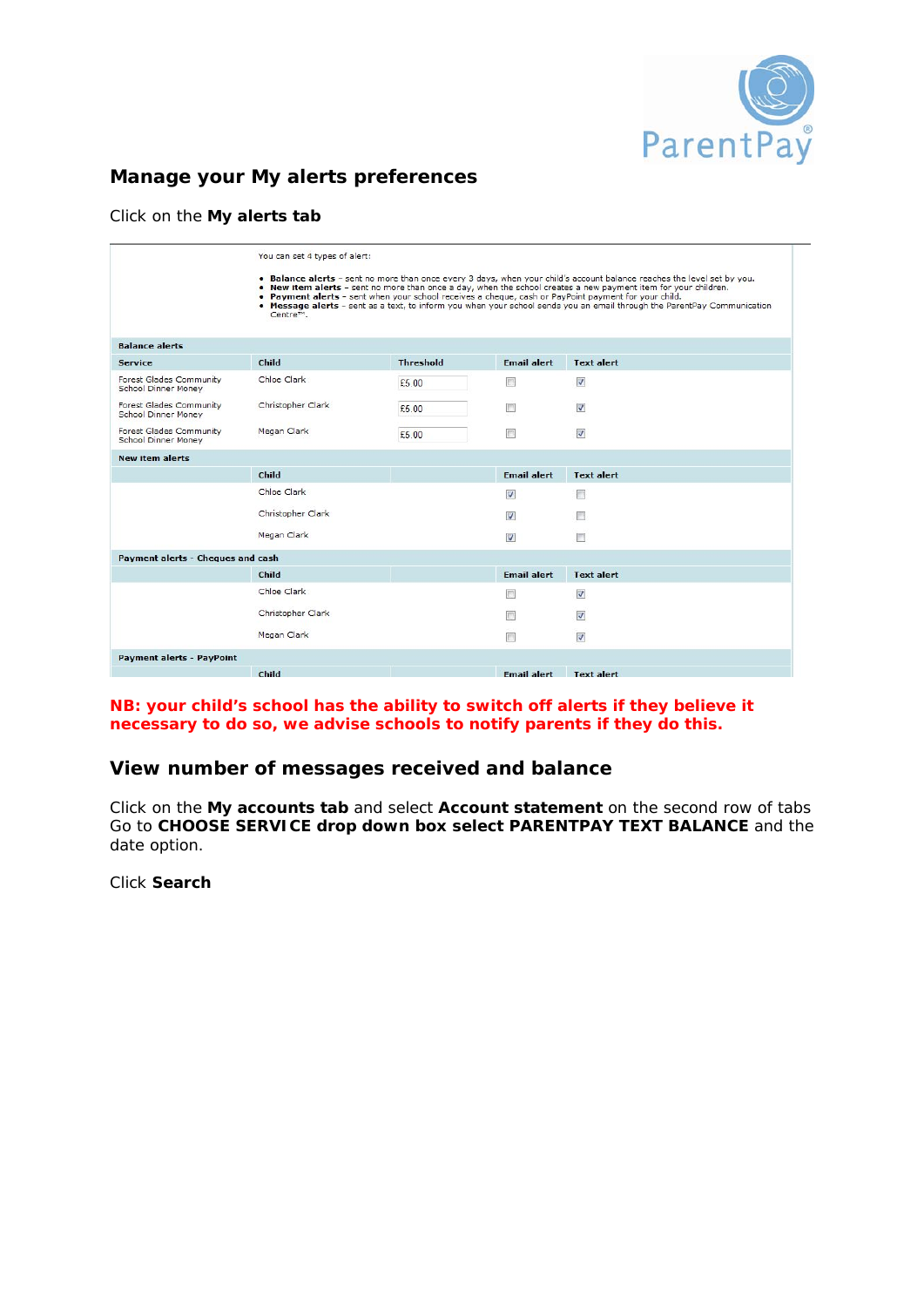



#### **Why does the school use ParentPay Communication Centre?**

To provide a rapid communication tool between school and parents/pupils

#### **Do I have to use the ParentPay Communication Centre?**

 It's completely voluntary but the greater number of parents who use the service the greater the benefit to the school

#### **Will I have to pay to use the ParentPay Communication Centre?**

 Emails and texts sent by the school are free, automated texts requested by the parent are charged to a pre-paid account at 6p each.

#### **How will I know that my data is safe once put into the system?**

The school manages all the data within their ParentPay service.

#### **Are there any data protection issues – will my information be given to anyone else outside the school?**

 No the school is registered as a Data Controller and does not release any student or parent data to unauthorised users.

#### **Can I put someone else's email and mobile number into the system?**

 Yes, but we recommend that you record your own personal data as the school may send sensitive information. Every email and mobile number will require verification before it can be used for alerts.

#### **What happens if I am a parent at more than one ParentPay school?**

 You can record the same numbers and emails for multiple accounts across multiple schools.

# **What happens if I change my email address or mobile number?**

Simply login to your ParentPay account and edit your details.

# **Will I receive two copies of every message if I have two children at school?**

 Schools will choose to only send one copy per payer, or send one for each pupil or send to all contact on file.

# **Will I receive messages if I go abroad?**

 Yes, emails and text messages will be sent automatically so if your mobile phone is activated to receive text message whilst abroad you will continue to receive them. You can change your preferences before you leave the country and reactivate your account on return.

# **Does it matter which mobile network I use?**  No

# **Can I receive text messages to my landline phone?**

 Yes, texts will be converted by the landline service provider into voice messages. This may be useful for the visually impaired.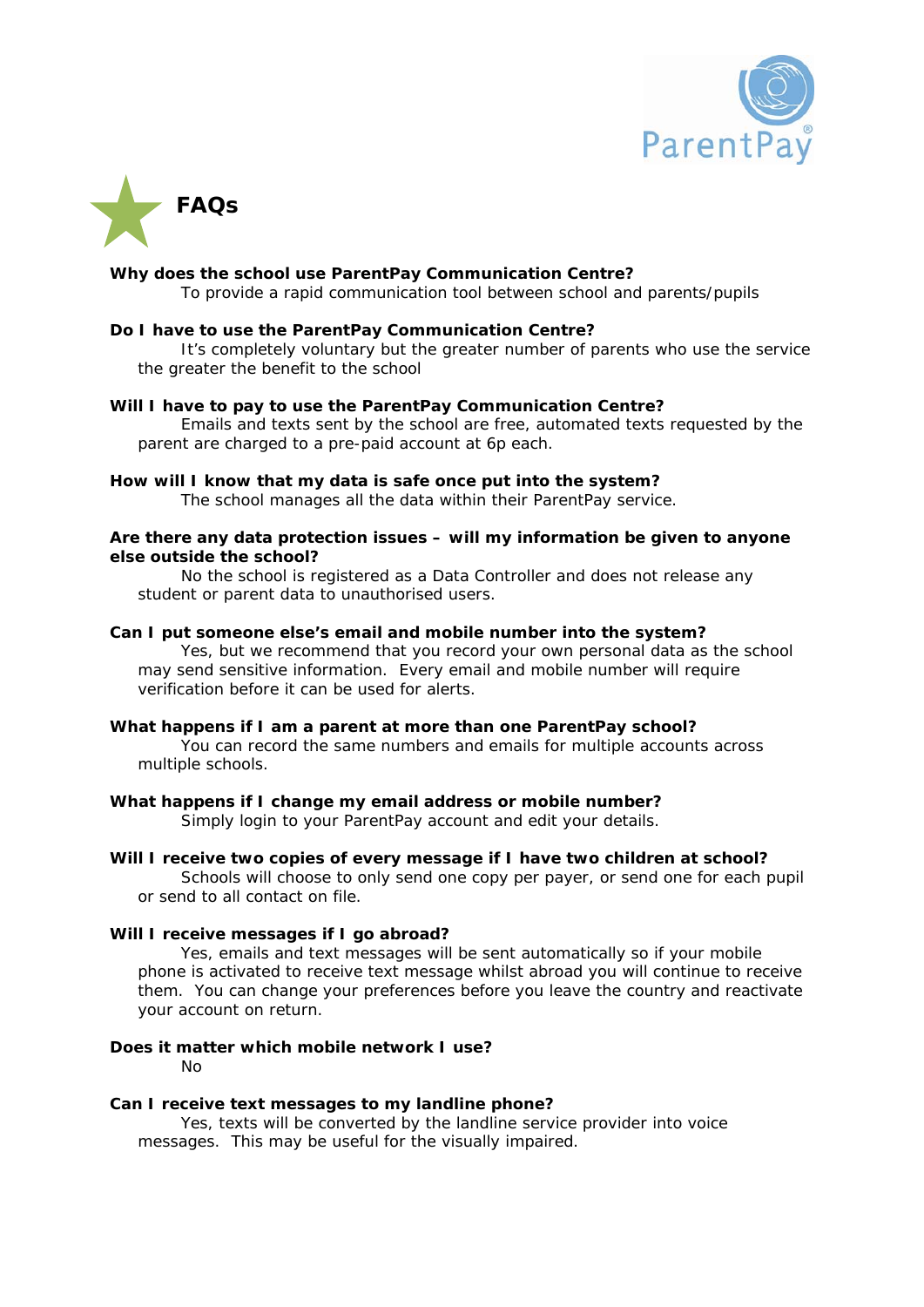

#### **Can I send text messages or replies into school?**

 Yes you can send a text from your registered mobile to ParentPay and we will forward it on to your school unless it contains a ParentPay command. However, if you have registered the same mobile in more than one school we cannot do this as ParentPay will not be able to identify the school to forward the text to.

#### **Why am I not receiving messages from school?**

 Check the numbers recorded and your preferences within your ParentPay account. If you continue not to receive requested messages please contact the administrator in school, who will contact ParentPay if appropriate.

#### **I can't open the link to the letter attached to the email?**

Inform your school as the URL link may be broken.

#### **How do I choose my preferred communication channel for messages from school?**

 Go to My profile>Phones and emails within your ParentPay account - you can select/edit your preferences at any time.

#### **How can I turn off text messages?**

 Yes go to My profile>Phones and emails - you can delete your phone number or alter your preferences.

#### **Why didn't I get a text message when my student ran out of catering funds?**

 Balance alerts are sent out every three days. Therefore you may get a balance alert as soon as the balance reaches the minimum level set, but the student may continue to spend in the next two days if you have not topped up the account.

# **How do I check my Text Credit Balance?**

 Go to My accounts>Account statements in your ParentPay account and select PARENTPAY TEXT BALANCE

# **Is there any charge for sending and receiving emails?**

Not by the school or ParentPay

#### **What happens when my child leaves school?**

 The students account will be closed. Any queries regarding catering balances or trips and events in school should be directed to the school.

# **Can I contact ParentPay direct?**

 To ensure the safety of all children, ParentPay has agreed with schools that they will not engage with any parent, unless specifically requested to do so by the school.